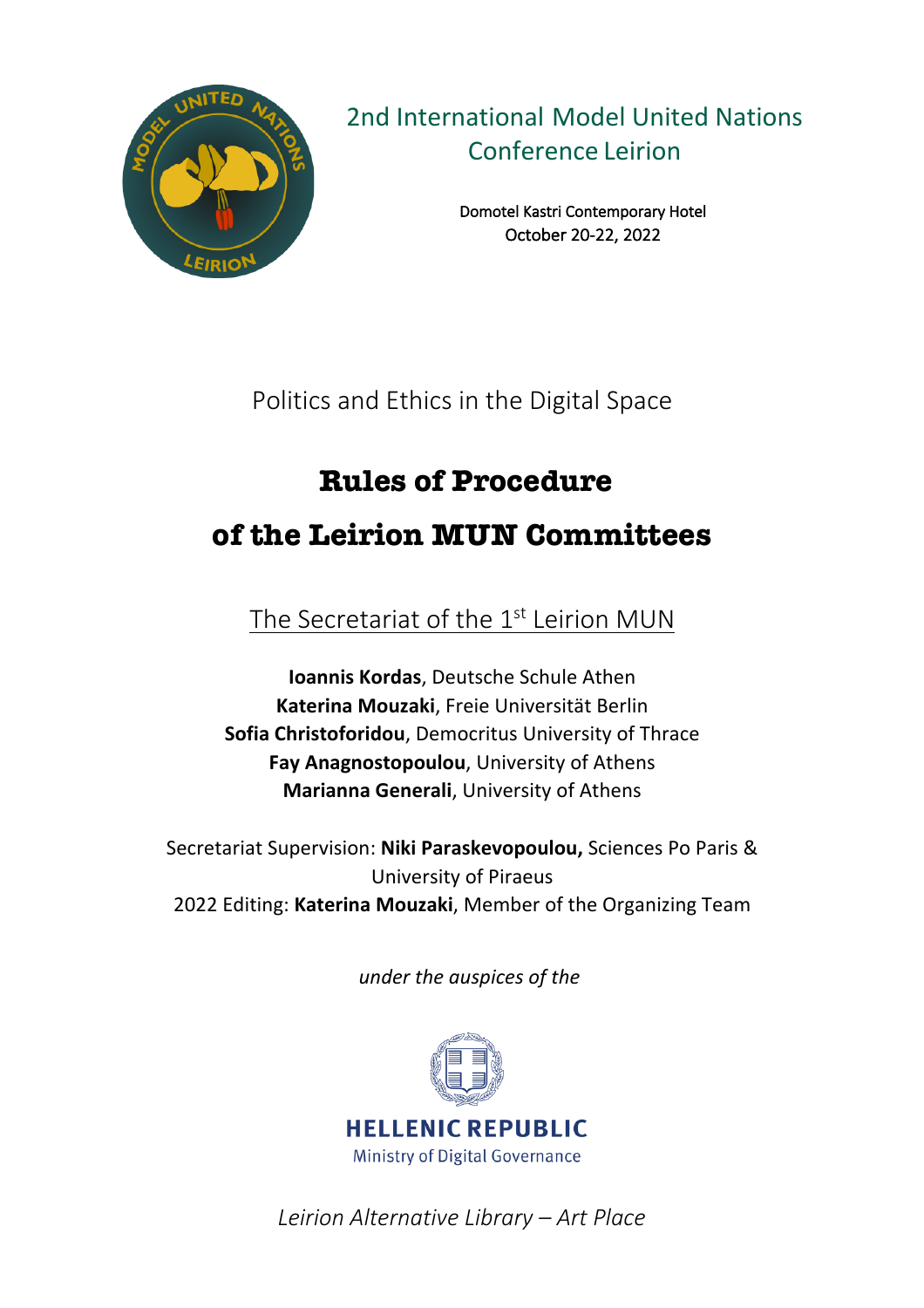

## **Contents**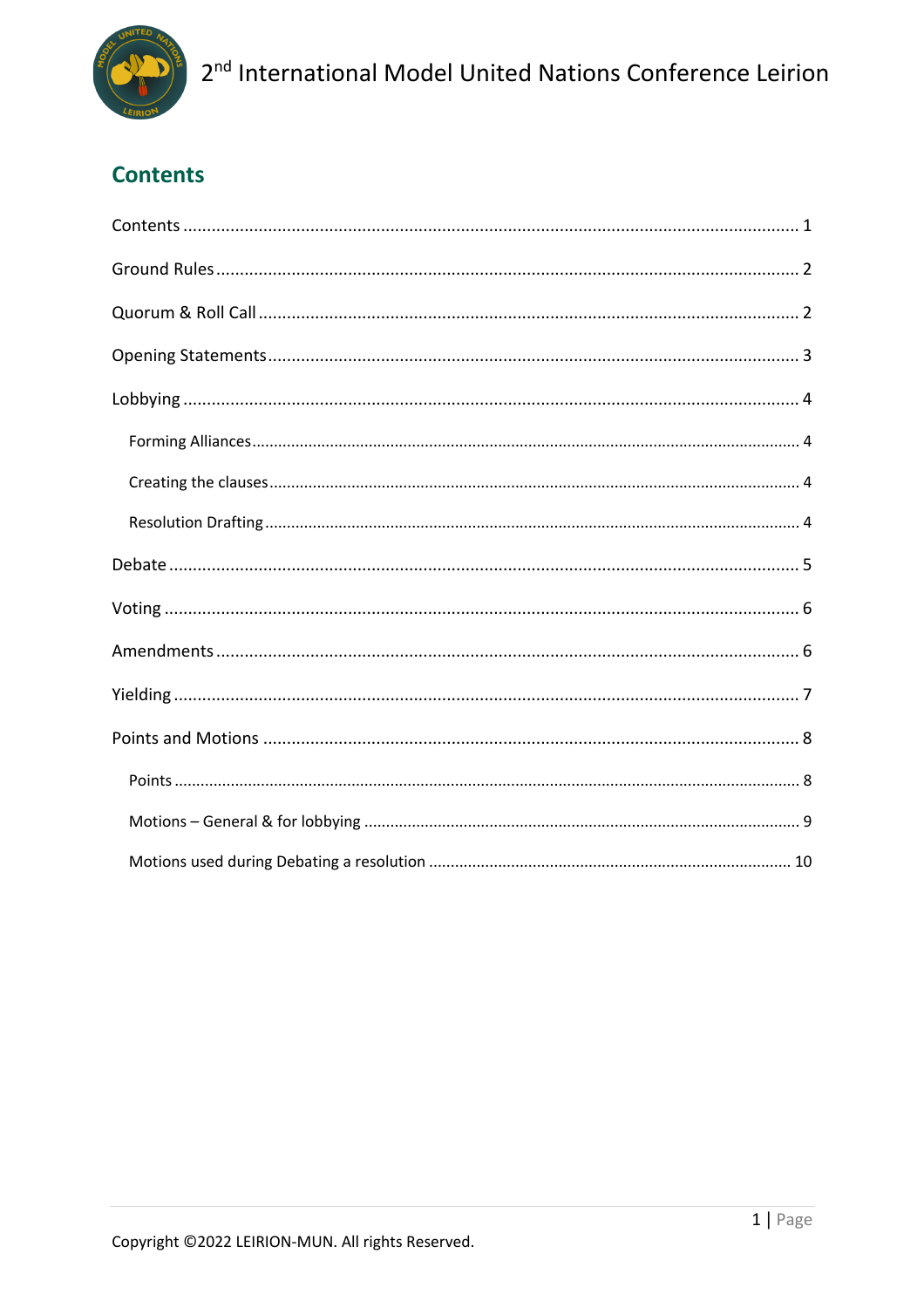

### **Ground Rules**

1. The use of electronic devices for personal use (talking on the phone, texting etc.) is prohibited during debate and committee work time; however, it is allowed, if it serves the conference's purposes (writing or viewing resolutions/clauses on laptops, tablets etc.). Delegates are advised to have their documents in printed and online versions (photocopies, USB).

2. The official language of the conference is English, and delegates have to respect that rule, since Leirion MUN is an international conference.

3. Delegates are not to leave the committee during lobbying procedures or debate without informing the presidency and leaving their badges at the bench. The badges will be given back to them once they return to the committee.

4. If delegates are to leave earlier than scheduled in the Conference's Program, they should inform their advisors and the Presidency. The Presidency shall contact the Secretariat for its permission.

5. All participants must remain diplomatic, undiplomatic language and behavior will not be tolerated. If a delegate is being offensive during his/her speech, the Presidency will have to ask the delegate to remain diplomatic; if the delegate does not abide by the rule, he/she will be asked to yield the floor to the Chairs. If the delegate continues to misbehave, then the Chairs will have to notify the secretariat as well as the respective advisors.

6. Eating and drinking in the committee are prohibited. Delegates will have the opportunity to have lunch and will be provided with snacks at their designated break time. Smoking as well as alcohol and drugs consumption are strictly forbidden in every area of the conference.

### **Quorum & Roll Call**

*What is Quorum?*

- o A Quorum is the minimum number of committee-members necessary for the debate processes. A quorum protects against unrepresentative action by a smaller number of representatives in the name of the body. In contrast, a plenum is the presence of all delegations.
- o The Committee-work may start when at least ¼ of delegates are present.
- o Before the beginning of each committee-activity and after every break, the Presidency should do a Roll Call to keep track of the number of delegates. Delegates who hear their country's name shall raise their placard high and state "Present". Delegates arriving at the committees during or after the Roll Call should inform the Chairs about their presence via a notepaper.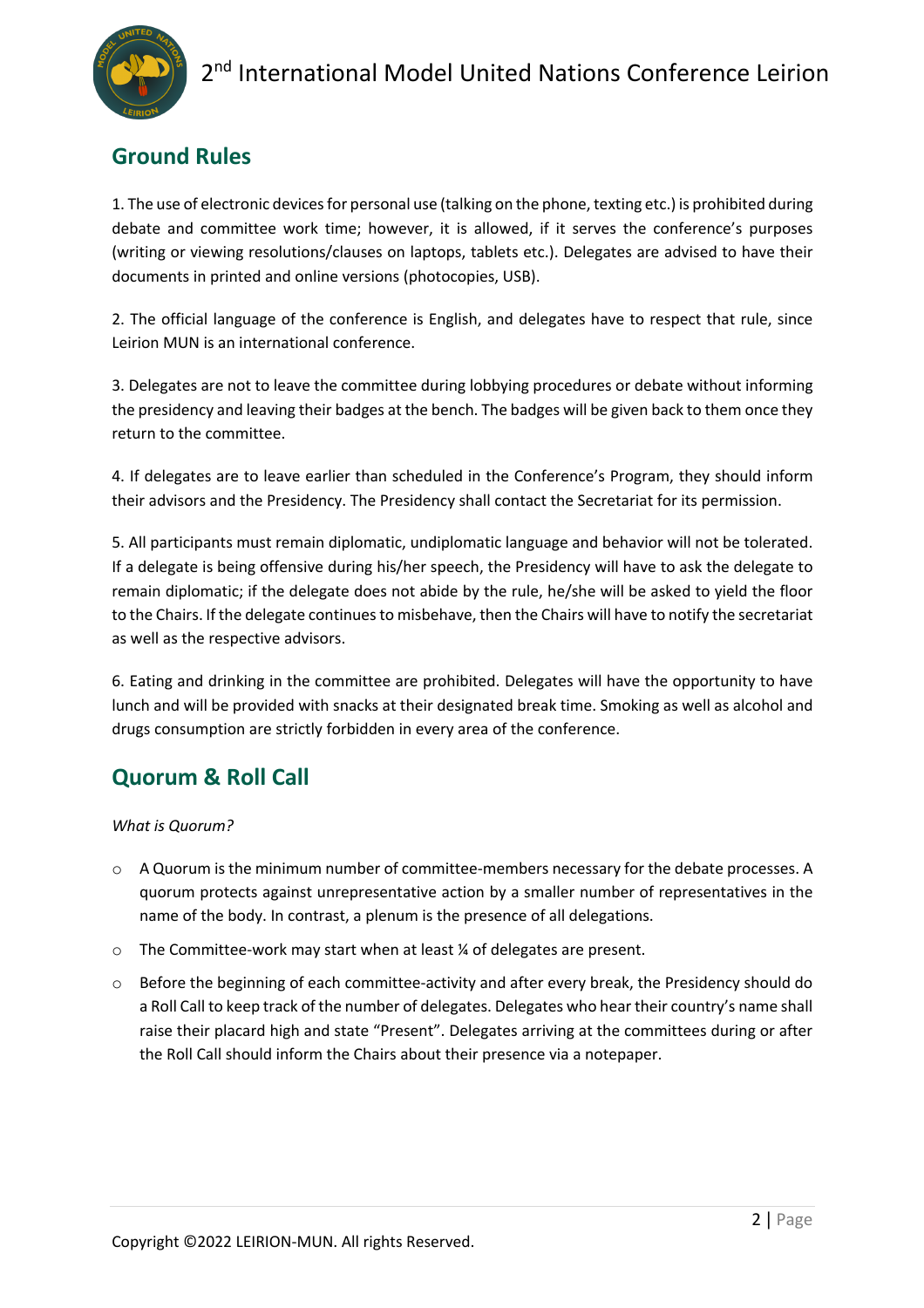

### **Opening Statements**

Opening statements are speeches made by delegates prior to the beginning of the lobbying procedures. In their opening speeches, delegates comment on the agenda-topic, depict the ongoing situation in their respective country, briefly analyze their country's policy on the issue, point out basic problems that need to be addressed during resolution-drafting and finally offer some solutions.

- $\circ$  Opening speeches are similar to policy briefs/statements and should last approximately 1-2 minutes. **They are completely optional.**
- o Opening statements by delegates will be delivered through the **Speakers List Procedure**. To establish a Speakers' List, a delegate shall raise the following motion: **"Motion to Establish a Speakers' List**" and determine each individual speaker's time (ideally 1 minute). The Motion must be firstly approved by the Presidency and then is voted upon by delegates. It requires 2/3 majority to pass. In case that more than one motions suggesting a different Speaker's Time come up, they will be voted upon.
- $\circ$  Delegates, who have not been included in the List can be added to the Speakers' List: by raising their placard when the Presidency calls for delegates to do so, by sending a note to the Chairpersons or by raising a *"Motion to be added in the Speaker's List"*
- o **Points of Information will not be in order.**
- o Only the Point of Personal Privilege due to audibility may interrupt the speaker.
- o If a delegate feels that another delegate stated false information or insulted their country in their speech, they shall raise a **"Right of reply".** If the Presidency decides that the Right of reply is in order, the delegate shall have 1 minute at his/her disposal to address the Council and rebut the previous speaker's point.
- o Each delegate is entitled to two rights of reply.

If Delegates decide to prepare their statements in advance, they are free to send them to leirionmunsecr@gmail.com for the Presidency of their Committee to send them feedback.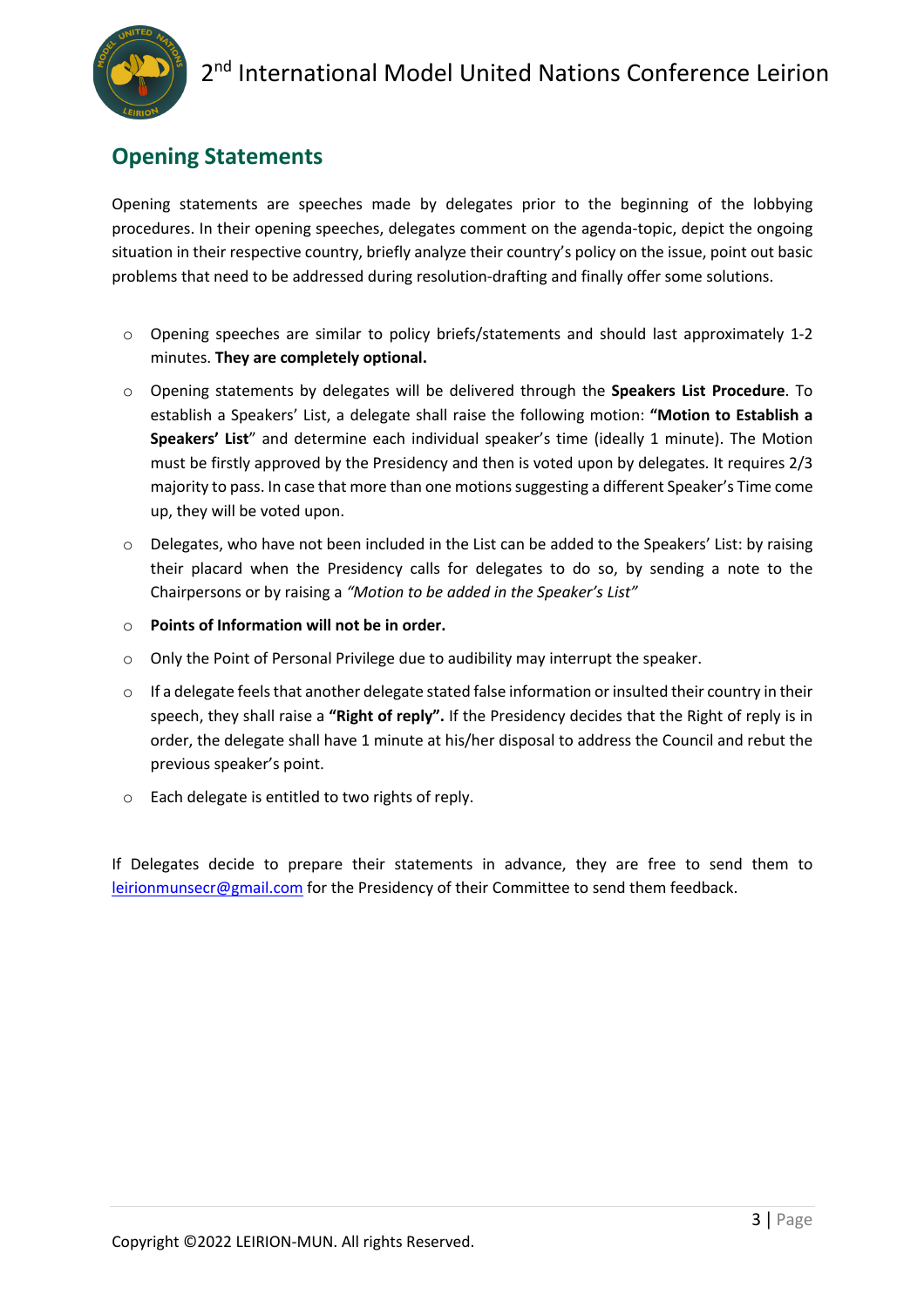

### **Lobbying**

In Leirion MUN, all committees are asked to produce a document called **Resolution,** which will contain proposals in order to address the respective topic of each Committee. The process during which the Delegates will draft the Resolution is called **Lobbying** and will start after the first introduction of opening speeches.

#### **Forming Alliances**

Prior to the beginning of the negotiations, the committee will have to divide itself into alliances. For this to happen, a delegate needs to raise the following motion: **"***Motion to move to unmoderated caucus on setting the alliances".*

- o Delegates will be called within 10 minutes to form- at least two- alliances. Each alliance should be created in accordance with each country's policy, beliefs, political and financial system as well as geographical characteristics (ex. Russian Federation will create an alliance with China, while the USA, UK and France will form a separate one). The Presidency should oversee the alliances and advise delegates to change alliances, in case of contradicting policies. **These alliances will be kept at all stages of lobbying.**
- o The delegates should therefore add themselves to the Submitters-Sheet, since a resolution requires ⅓ signatories of the total Members present to be debated upon.

#### **Creating the clauses**

- $\circ$  After the alliances have been formed, delegates will start discussing the topic and drafting clauses. The **discussion will be divided in different parts, based on the different sub-topics of the issue at hand, as also** depicted **in the Study Guides.** Therefore, a delegate must raise the following motion: **"***Motion to move to unmoderated caucus on the sub-topic of…".* The motion requires a second and is subject to procedural vote.
- o The duration of each unmoderated caucus will be decided according to each committee`s timetables and needs and will be announced by the Chairs. **During that time, delegates are called to discuss the specific sub-topic and come up with solutions and clauses**. Delegates are expected to merge their pre-written clauses and/or create new ones.
- o This procedure will be followed for every sub-topic addressed by the Committee.

#### **Resolution Drafting**

o At the end, delegates will be given extra time to finalize their resolution and decide on the Main Submitter, who is the Delegate that will introduce the Resolution to the Committee. (E.g. "*Motion to move to unmoderated cause to draft final resolution"*).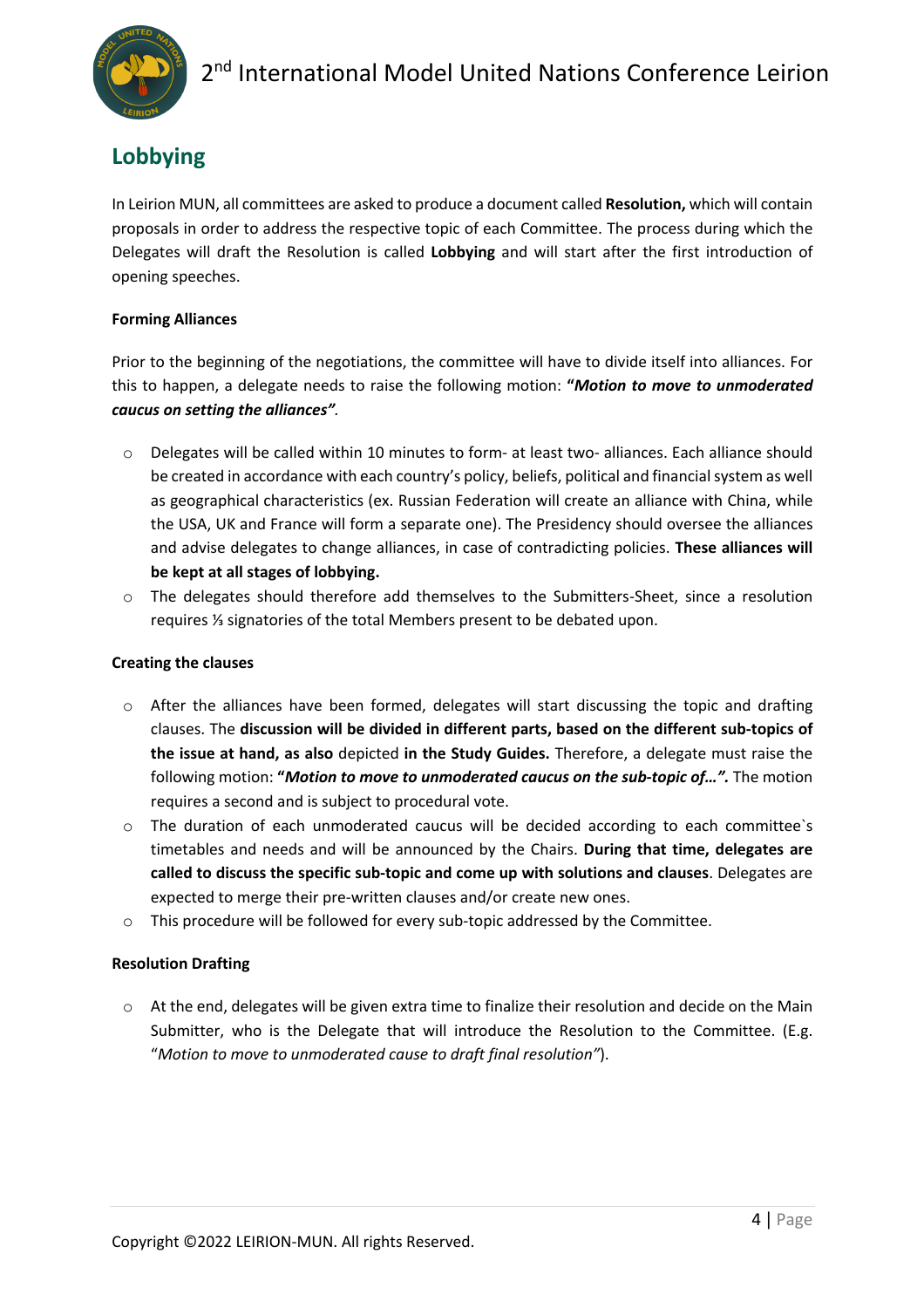### **Debate**

- o For the debate to begin, the Main Submitter of a Resolution shall raise the **"***Motion to Introduce a document".* If the motion is accepted, then the debate shall commence.
- o The debate on each resolution will take place through the General Speakers' List Procedure. A continuously open Speakers List will be established for the purpose of general debate.
- $\circ$  The debate mode on the resolution is open debate. This means that there are no limitations on speakers in favor and against each resolution. The delegates debate on the resolution as a whole and not clause by clause.
- $\circ$  The Presidency must set a specific debate time for each resolution, which can be extended if deemed necessary ("*Motion to extend debate time"*).
- o Preambulatory clauses are not debatable, but ought to be in accordance with the operative clauses.
- o To establish a Speakers' List, a delegate shall raise the following motion: *"Motion to Establish a Speakers' List"*. The Motion must be firstly approved by the Presidency and then is voted upon by the delegates, requiring 2/3 majority to pass.
- o The Presidency shall ask the Committee for those who wish to be added to the Speakers' List when it first opens and ask again from time to time for delegates wishing to be added.
- o Any Delegate wishing to be added to the General Speakers' List can do so by raising the following motion: *Motion to be added to the Speakers List* or by raising their placard when the Chairs ask if there are any Delegates wishing to be added to the Speakers' List.
- o Any Delegate can also ask to be removed from the General Speakers' List by notifying the responsible member of the Presidency.
- o **The first to be included in the Speakers List shall be the Main Submitter of the resolution.**
- $\circ$  The Presidency shall therefore give the floor to the main submitter of the resolution, so as to read the operative clauses (or part of it, depends on existing time constraints) and then deliver his/her main-submitter speech. After the delegate has finished, the Presidency shall ask, if he/she is open to any Points of Information. If the answer is affirmative, then the Presidency shall state: "The floor is now open for any delegates wishing to ask a question/raise a point of information to the speaker. Please raise your placards high now". The Presidency shall recognize delegates to pose a question in that respective order. When the speaker/main submitter has finished with his/her speech and/or was not open to points of information, he/she shall yield the floor to the Presidency or to another delegate (see chapter 8. Yielding).
- $\circ$  The floor will then be given to the next delegate in accordance with the Speakers List. The procedure is similar to the one described before.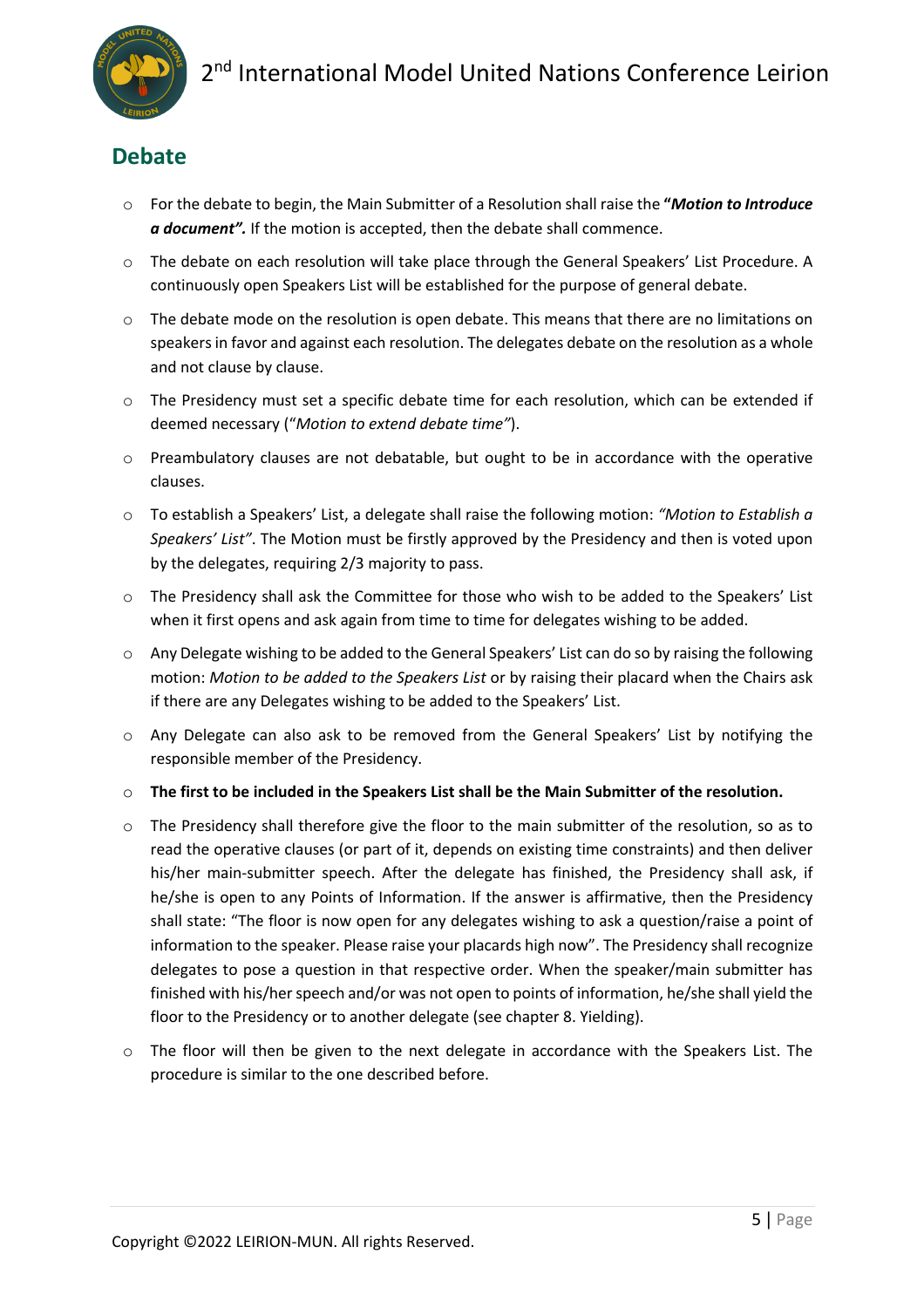### **Voting**

After the end of debate time, and if there is no motion to extend it, all Delegates will have to vote whether the Resolution is going be adopted by the Committee. The Presidency is the one to conduct the voting and is responsible for the counting of the votes.

- o Delegates can vote either in favor, against or abstain.
- $\circ$  Each delegation regardless of the size and population of his/her country has one vote and must demonstrate his/her voting intentions by raising his/her placard at the Chair's request.
- o Delegates must vote "in favor" or "against" on procedural matters and "in favor", "against" or "abstain" on substantial matters. No delegate is permitted to vote on behalf of another delegate.
- o Abstentions are not counted as negative votes.
- o Non-Governmental Organizations and Observer States do not have the right to vote on substantial matters. They can only vote on procedural matters.
- o Voting shall not be interrupted. Only the Point of Order referring to the voting procedures can interrupt the process.
- $\circ$  During voting procedures on both resolutions and amendments, note passing is to be suspended and doors are to be closed. Additionally, guests like Journalists, Observers, Advisors and Photographers etc. will be kindly asked to exit the room.
- o A resolution passes when the votes in favor of it exceed the votes against it.
- o After voting delegates may raise Motions to Divide the House or Vote by Roll Call.

### **Amendments**

- $\circ$  Amendments are proposed alterations in the clauses debated. They can be submitted by any delegate.
- o Typical amendments are of first degree.
- o Only one amendment is allowed per Amendment-Sheet and one amendment can be discussed at a time.
- $\circ$  The Presidency, after receiving the Amendment -Sheets, shall prioritize the proposals, choose the most efficient one and notify its submitter.
- $\circ$  If delegates wish to submit an amendment, they should do so through the official Amendment-Sheet. The Chairs, after prioritizing and assessing the amendments, should inform delegates whether their amendment is in order.
- $\circ$  After having forwarded the proposed amendment to the Chairs, delegates shall raise the following motion: **"***Motion to introduce an amendment"*. It does not need a second and is not subject to procedural vote.
- o Given the submission of an amendment, the Speaker's List will "freeze" and the debate on the resolution as a whole will continue after voting on the amendment.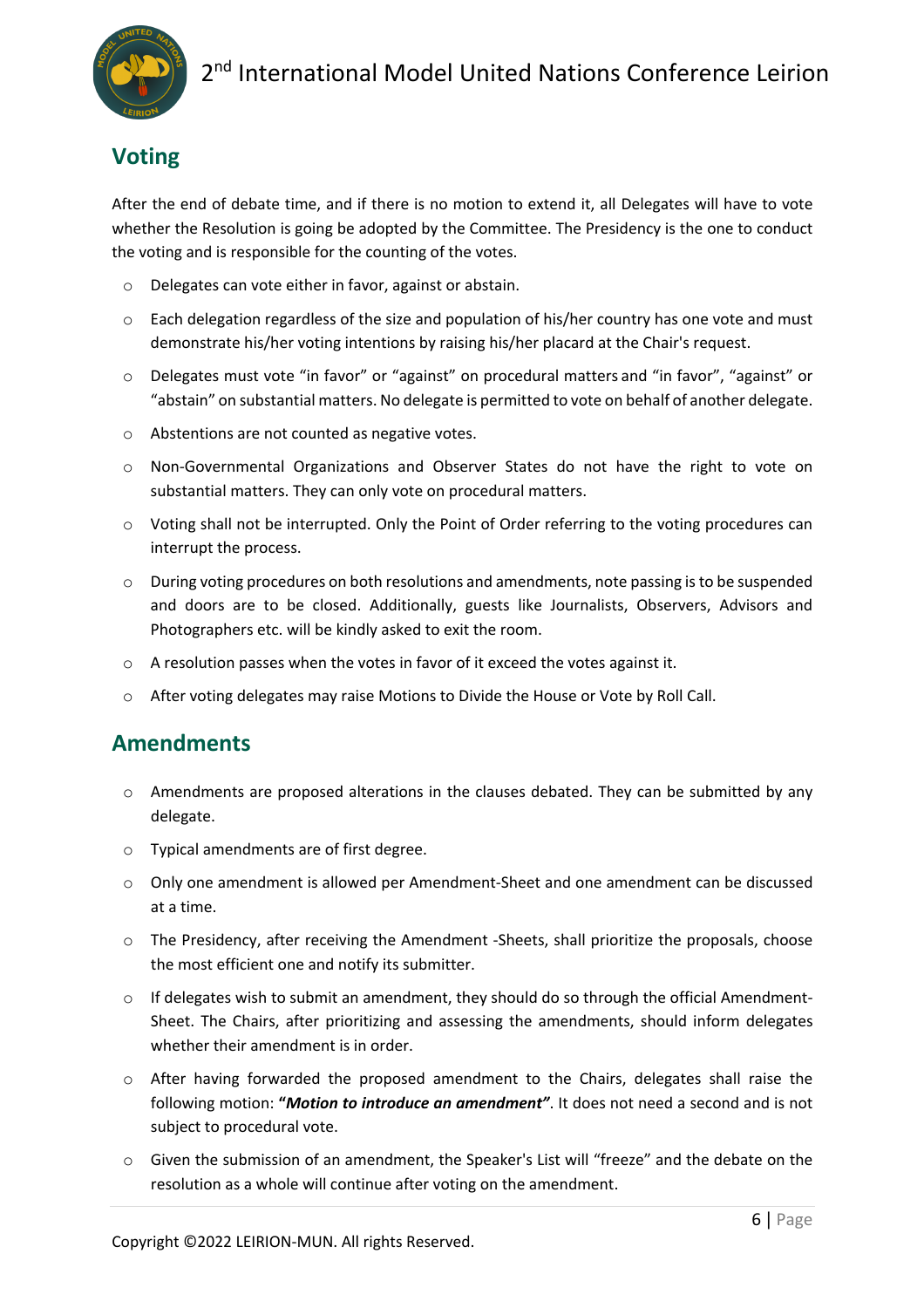



- o The debate on the amendment will take place via a *closed Speakers List* meaning that the Chairs are expected to set a specific number of speakers. These specific speakers shall speak either in favor or against the amendment with the submitter counting as a speaker in favor.
- $\circ$  After the delegate reads the amendment and the Chairs set debate time, the delegate shall move on with his/her speech. The procedure is the same as in open debate, just with a set amount of speakers
- $\circ$  When all speakers have delivered their speeches and answered any possible questions (if they opened themselves to Points of Information), the Council shall move on with voting procedures on the amendment. Delegates may vote in favor, against or abstain.
- $\circ$  After voting on the amendment, the Speaker's List and subsequently the Debate will continue as before its proposal; meaning that the Speaker's List will be open again.
- o The procedure is similar to the debate on the resolution.
- $\circ$  There are also amendments of second degree, which are changes on the amendment and are to be submitted only in time against the original amendment (namely the amendment of first degree). Any delegate who wishes to submit an amendment of second degree shall do so through an official Amendment-Sheet. The Presidency shall decide if the amendment of the second degree is to be entertained. The procedure is similar to the one followed for first degree amendments; the debate mode is closed. After speakers in favor and against the 2nd degree amendment have delivered their speeches, the Council shall move directly to voting procedures regarding the 2nd degree amendment (and not the 1st degree one). General rules regarding voting are equally applicable. If the 2nd degree amendment passes, the Council shall continue with the closed debate on the amendment of the 1st degree, after making the necessary changes. If the 2nd degree amendment fails, the Council shall continue again with closed debate and/or voting on the first degree amendment, without making any changes.
- $\circ$  If the amendment passes, delegates should make the necessary changes to their clauses and continue with open debate on the amended clause. If the amendment fails, delegates should move on with open debate on the resolution as a whole.

### **Yielding**

- $\circ$  To the Presidency: After the delegate delivers his/her speech, he/she shall either yield the floor to the Presidency or open him/herself to questions and yield the floor after answering. The Presidency can entertain Points of Information to the Speaker from the committee, only if he/she accepts so. Delegates wishing to ask questions shall raise their placards and wait to be recognized by the Presidency.
- o To Another Delegate: After the speaker has delivered his/her speech and answered any possible questions, he/she shall be free to yield the floor to another delegate, if the latter accepts the yield. If he/she does, then the delegate must take the floor immediately and deliver a speech. A Speaker that has been yielded to cannot yield his or her time again.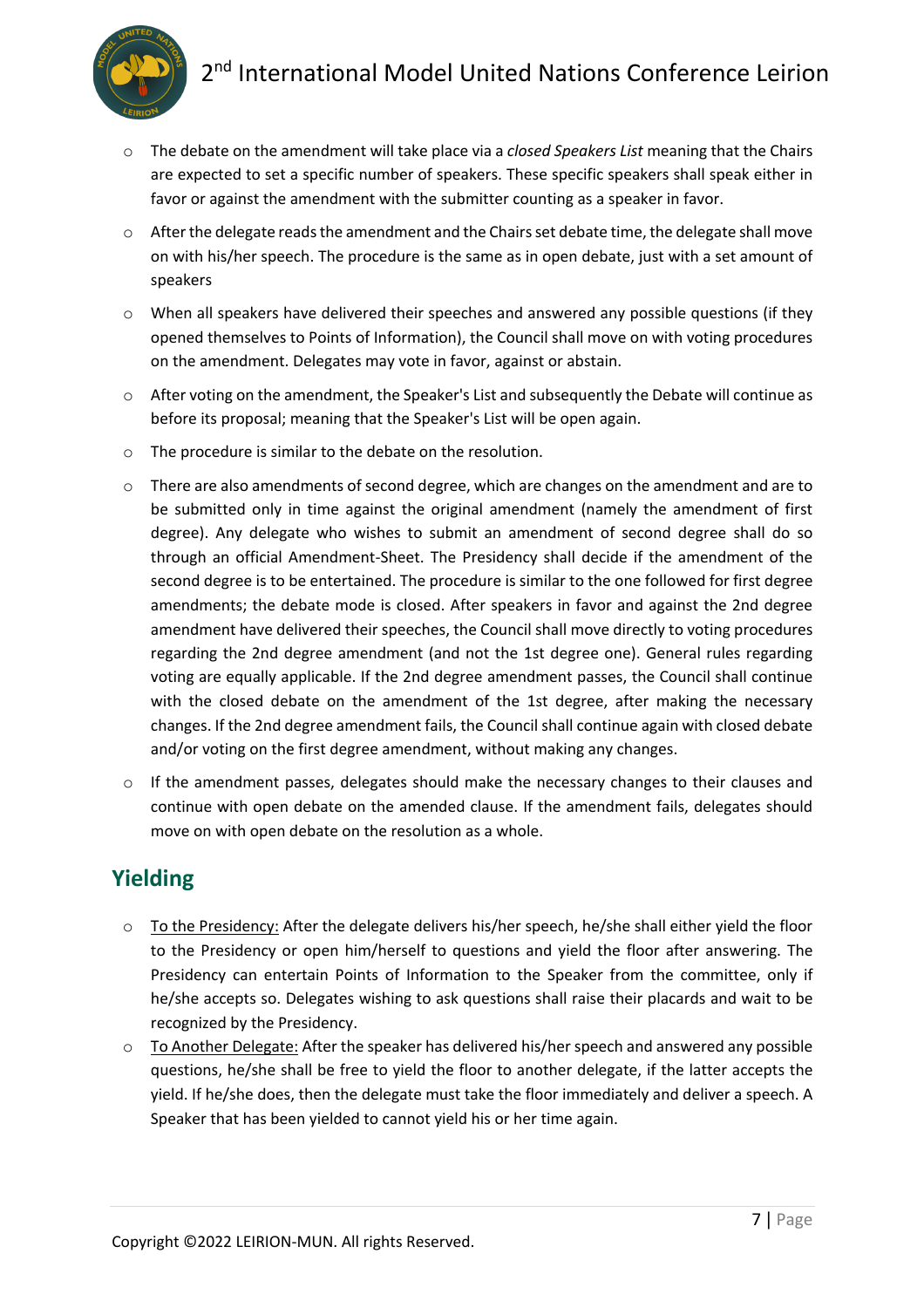

### **Points and Motions**

All points and motions may not interrupt a speaker except for the "Point of Personal Privilege" referring to audibility.

#### **Points**

#### Point of Personal Privilege:

- Refers to the comfort and well-being of the delegate.
- May only interrupt a speaker if it refers to audibility.
- May not refer to the content of a speech.
- Is not debatable and does not require a second.

Ex: "Could you please open a window? It is very hot in here!"

#### Point of Order:

- · May be raised by a delegate, if he/she observes that an error was just made by the Presidency.
- Is basically an intervention directed to the presiding officer, requesting him/her to make use of some power inherent in his/her office or specifically given him/her under the rules of procedure. It may, for example, relate to the manner in which the debate is conducted, to the maintenance of order, to the observance of the rules of procedure or to the way in which presiding officers exercise the powers conferred upon them by the rules.
- Is the only point-motion that can interrupt the voting procedures, but only if it refers to an incident that occurred during voting and/or affects the voting procedures/results.
- Has precedence over any other procedural motions.
- · No point of order on the same or a different subject can be permitted until the initial point of order and any appeal arising therefrom have been disposed of. Both the presiding officer and delegations may request information or clarification regarding a point of order.

Ex: "Excuse me, but is it in order for the Chait to accept 2nd degree amendments to be entertained during time in favour of the 1st degree amendment?"

#### Point of Parliamentary Inquiry:

Point of Information directed to the Presidency concerning the Rules of Procedure.

Ex: "Could the Chair please explain what a 2nd degree amendment is?"

#### Point of Information to the Presidency/Chair:

Question to the Presidency referring to anything that does not fall under the category of Point of Parliamentary Enquiry, Point of Order or Point of Personal Privilege.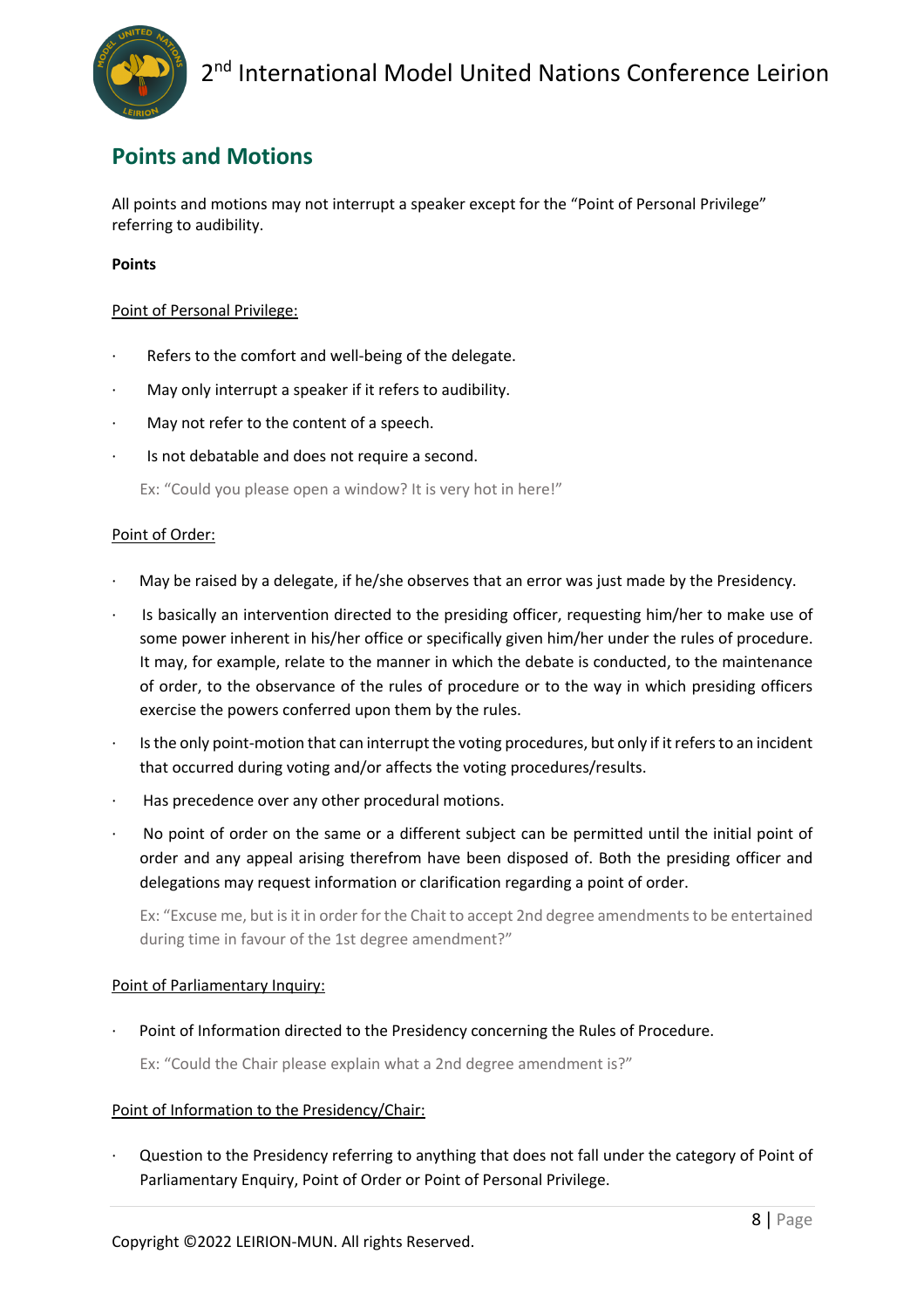

Ex: "Could the Chair please explain what is meant by HR violations?"

#### Point of Information to the Speaker:

- · A question directed to the delegate having the floor, who has stated that he/she is open to points of information.
- The Presidency will firstly ask the speaker if he/she is open to any points of information. If the answer is positive, then the Presidency will recognize other delegates to pose brief questions. Delegates are not obligated to open themselves to Points of Information but are strongly urged to do so for the sake of the debate. Nonetheless, answering questions provides the House with clarifications and elaborations that can change the mind of the delegates and, thus, vote in favour of the resolution and the proposed amendments.
- The delegate posing the question has the right to ask ONLY ONE question and there may be no direct dialogue between the delegate having the floor and the delegate asking the question. In Leirion MUN follow-ups are allowed (*Motion to follow-up*).

#### Right of Reply:

- Delegates feeling that their personal or national integrity has been impugned by another delegation may raise a Right of Reply.
- · Disagreement with the content of a delegate's speech is not a sufficient justification for a Right of Reply.
- Its entertainment is at the Presidency's discretion; if the Chair rules the Right of Reply out of order, his/her decision cannot be appealed with objections.
- May not interrupt a speaker but should be raised the moment the delegate has finished with his/her speech.
- A Right of Reply on a Right of Reply is out of order.

#### **Motions – General & for lobbying**

#### Motion to Approach the Chairs:

- Is used by a delegate who would like to talk to the Presidency in person.
- It may not interrupt the speaker.
- Is on the Chair's discretion, whether the motion is going to be in order or overruled. Most of the times the Presidency member chairing will allow the motion, and another member of the Presidency (not chairing at that time) will be the one that the delegate should talk to.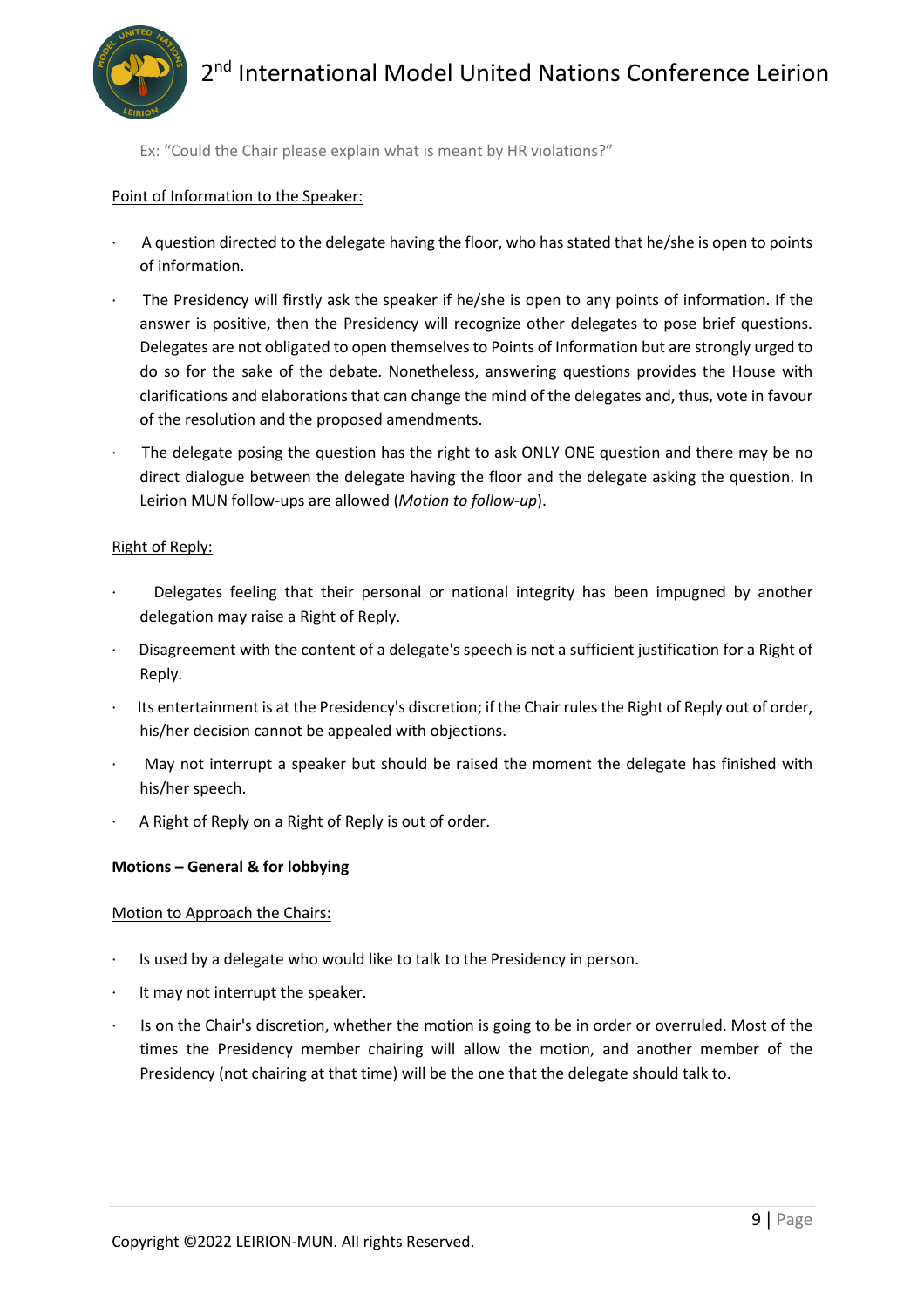

#### Motion to Establish a Speakers' List:

- Raised at the beginning of the committee session before delegates start delivering their opening statements and before the debate on a resolution. After this motion has been entertained, Chairs ask delegates in the house if they want to be added to the Speaker's List so as to deliver an opening speech or a speech on the resolution debated.
- Needs <sup>3</sup>⁄<sub>3</sub> majority to pass.
- It needs a second

#### Motion to be Added to the Speaker's List:

- Raised by delegates who want to be added to the Speakers' list during the opening statements or the debate on a resolution and after the first call for speakers at the beginning of the two aforementioned committee activities.
- Does not require a second and it is not debatable.
- May not interrupt a speaker.

#### Motion to Move to Unmoderated Caucus on Establishing the Alliances:

- Raised by delegates at the beginning of lobbying in order to form alliances.
- It needs a second, but it is not debatable.

#### Motion to Move to Unmoderated Caucus on the Sub-topic of…:

- Raised after the alliances have been formed. After this motion has been raised, delegates are expected to discuss the subtopic with their allies, write down clauses that could be possible solutions to the matter at hand and that will be used to compose a resolution on the topic as a whole.
- · In case that more than one motions suggesting different subtopics come up, they will be voted upon.
- It needs to be seconded but it is not debatable.

#### **Motions used during Debating a resolution**

#### Motion to Introduce a Document:

- Raised by the Main Submitter of a Resolution to begin the debate of the specific resolution.
- It is up to the Chairs' discretion to decide the time of the debate.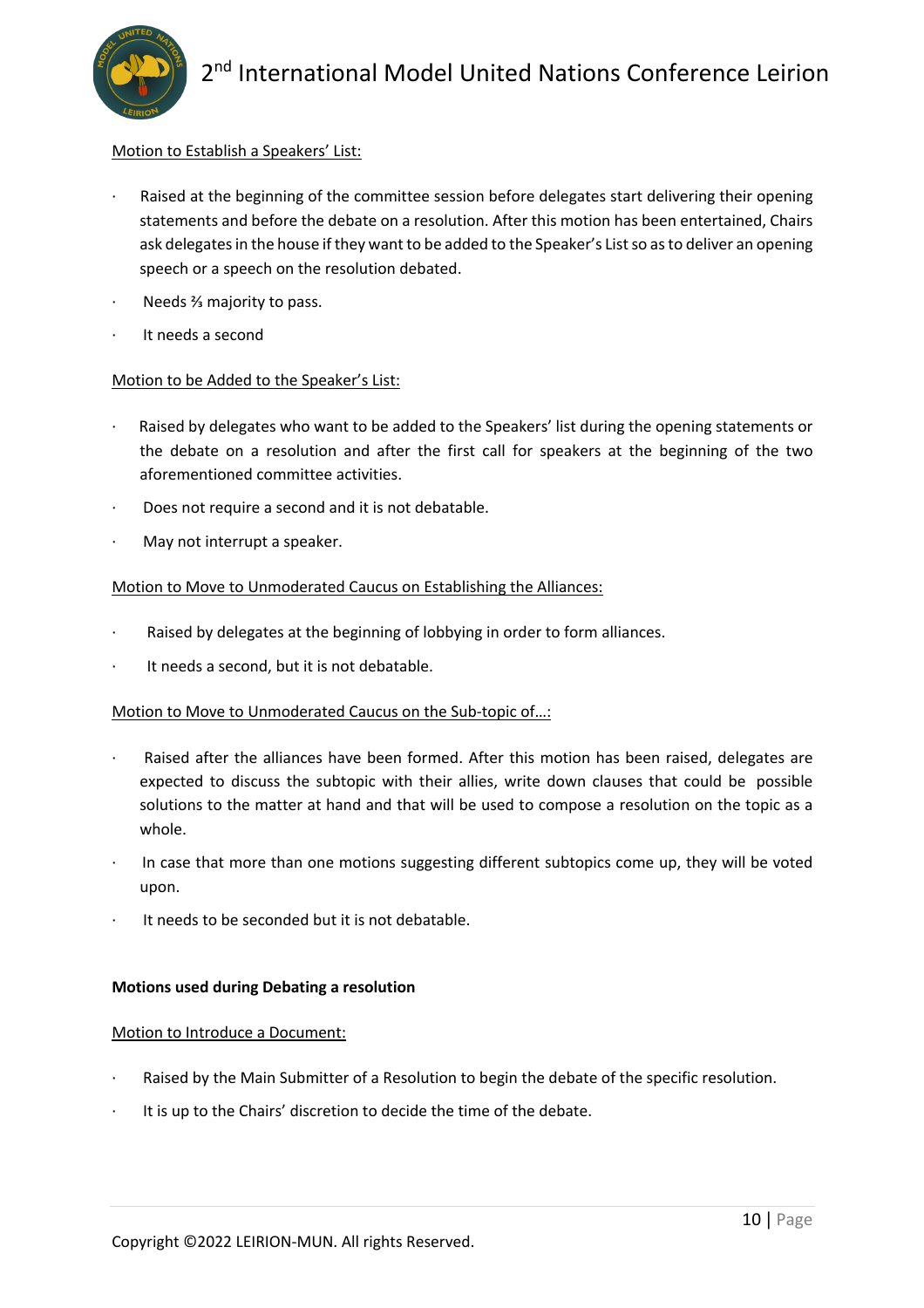#### Motion to Follow Up:

After the delegate having the floor answers a Point of Information raised by another delegate, the delegate that posed the question can use the motion to Follow-Up to ask a second one (a followup question). It is at the Chair's discretion to entertain this motion.

#### Motion to Introduce an Amendment:

- Raised by a delegate who wants their amendment to be entertained and discussed in the committee.
- · It is at the Chairs' discretion to decide if they are going to entertain the amendment or not.
- It is not debatable and does not need a second.
- May not interrupt a speaker.

#### Motion to Move to the Previous Question:

- Calls for the closure of the debate and a vote to be taken on the item pending. When discussing, however, an amendment in time in favour, this motion means to move to time against the amendment.
- May not interrupt a speaker.
- · Requires a second by the House.
- · If an objection is raised, it cannot be entertained. May be overruled by the Presidency if time needs to be filled.
- This motion is not debatable.

#### Motion to Divide the House:

- · In case that many delegates decide to abstain from voting, a delegate may raise this motion so as the voting to be re-taken without the ability to abstain.
- It requires a second.

#### Motion to Vote by Roll Call:

- · This motion is similar to the "Motion to divide the House" but, when this motion is entertained, the chair should do a Roll Call and ask each and every delegate in the committee for their vote.
- The Roll Call shall be taken in the English alphabetical order of the names of the members; the name of each member shall be called in any Roll Call, and the delegates shall reply "in favour", "against" or "abstain".